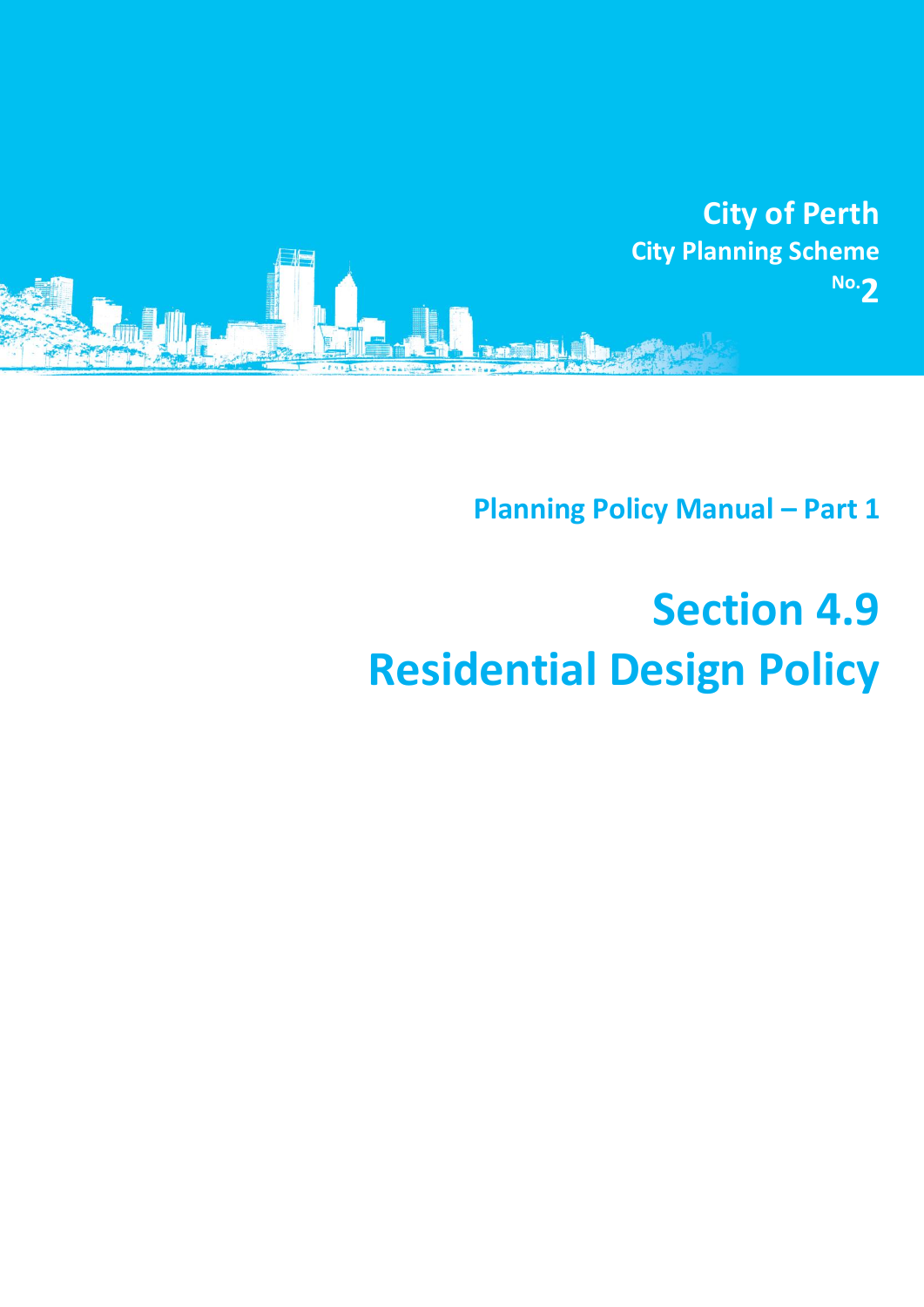| <b>Version #</b> | <b>Decision Reference</b> | <b>Synopsis</b> |
|------------------|---------------------------|-----------------|
|                  | 26 June 2006              | Adopted         |
|                  | 12 December 2006          | Amended         |
|                  | 11 April 2017             | Amended         |
|                  |                           |                 |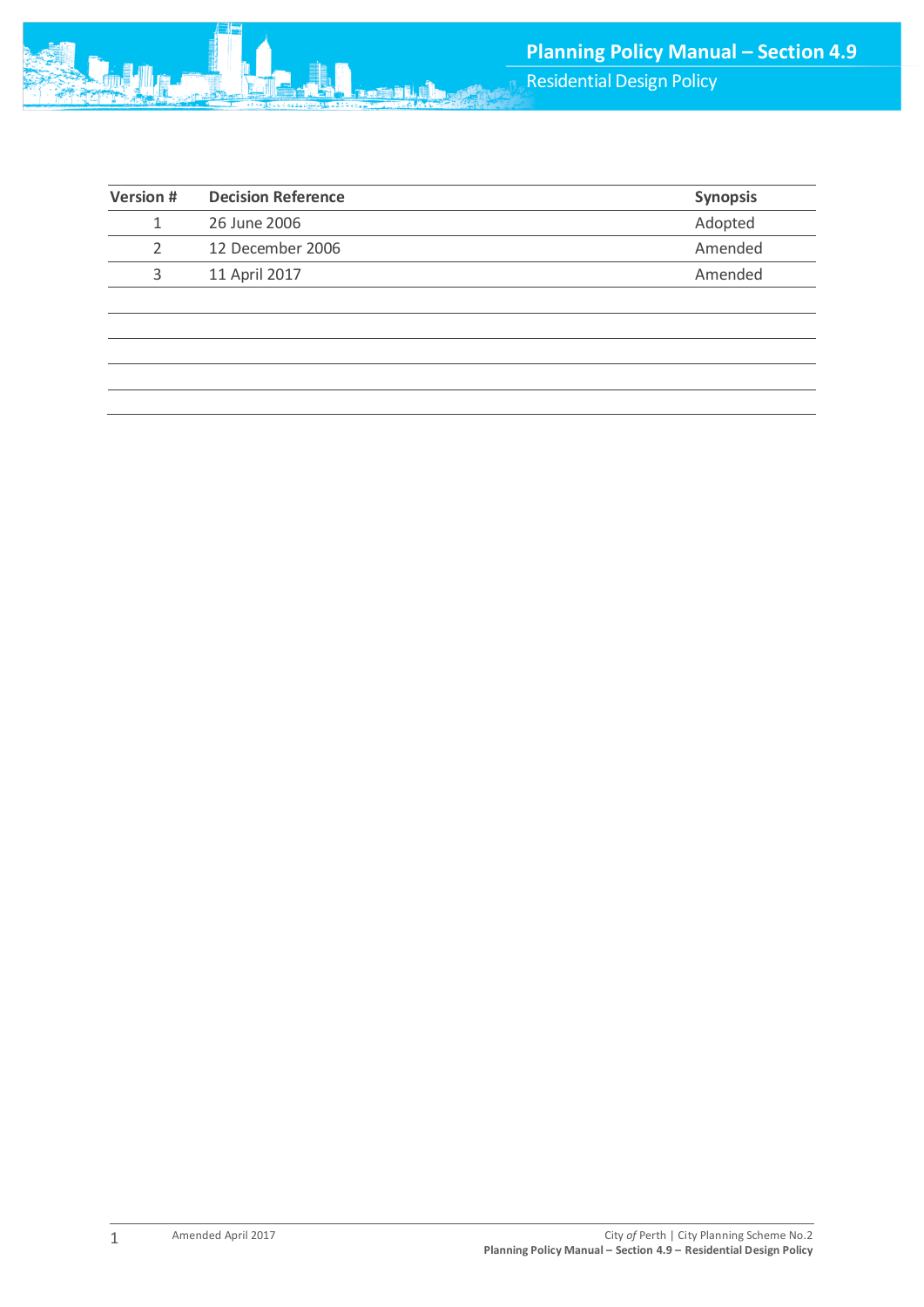# **CONTENT**

| <b>SECTION</b> | <b>TITLE</b><br><b>PAGE</b><br>and the control of the control of the control of the control of the control of the control of the control of the |  |
|----------------|-------------------------------------------------------------------------------------------------------------------------------------------------|--|
| 1.0            |                                                                                                                                                 |  |
|                |                                                                                                                                                 |  |
|                |                                                                                                                                                 |  |
| 2.1            |                                                                                                                                                 |  |
| 2.2            |                                                                                                                                                 |  |
| 2.3            |                                                                                                                                                 |  |
|                |                                                                                                                                                 |  |
|                |                                                                                                                                                 |  |
| 4.1            |                                                                                                                                                 |  |
| 4.2            |                                                                                                                                                 |  |
| 4.3            |                                                                                                                                                 |  |
|                | ELEMENT 5 - EFFICIENT RESOURCE USE AND PROVISION OF DAYLIGHT 10                                                                                 |  |
| 5.1            |                                                                                                                                                 |  |
| 5.2            |                                                                                                                                                 |  |
| 5.3            |                                                                                                                                                 |  |
| 5.4            |                                                                                                                                                 |  |
| 5.5            |                                                                                                                                                 |  |
| 5.6            |                                                                                                                                                 |  |
| 5.7            |                                                                                                                                                 |  |
| 5.8            |                                                                                                                                                 |  |
| 5.9            |                                                                                                                                                 |  |
|                |                                                                                                                                                 |  |
|                |                                                                                                                                                 |  |
| 7.1            | Stores - Developments should provide a store for each dwelling which is: 12                                                                     |  |
| 7.2            |                                                                                                                                                 |  |
|                |                                                                                                                                                 |  |
| 8.1            |                                                                                                                                                 |  |
| 8.2            |                                                                                                                                                 |  |
| 8.3            | Building Height - Conversions proposing additional building height should: 13                                                                   |  |
| 8.4            |                                                                                                                                                 |  |
|                |                                                                                                                                                 |  |
|                |                                                                                                                                                 |  |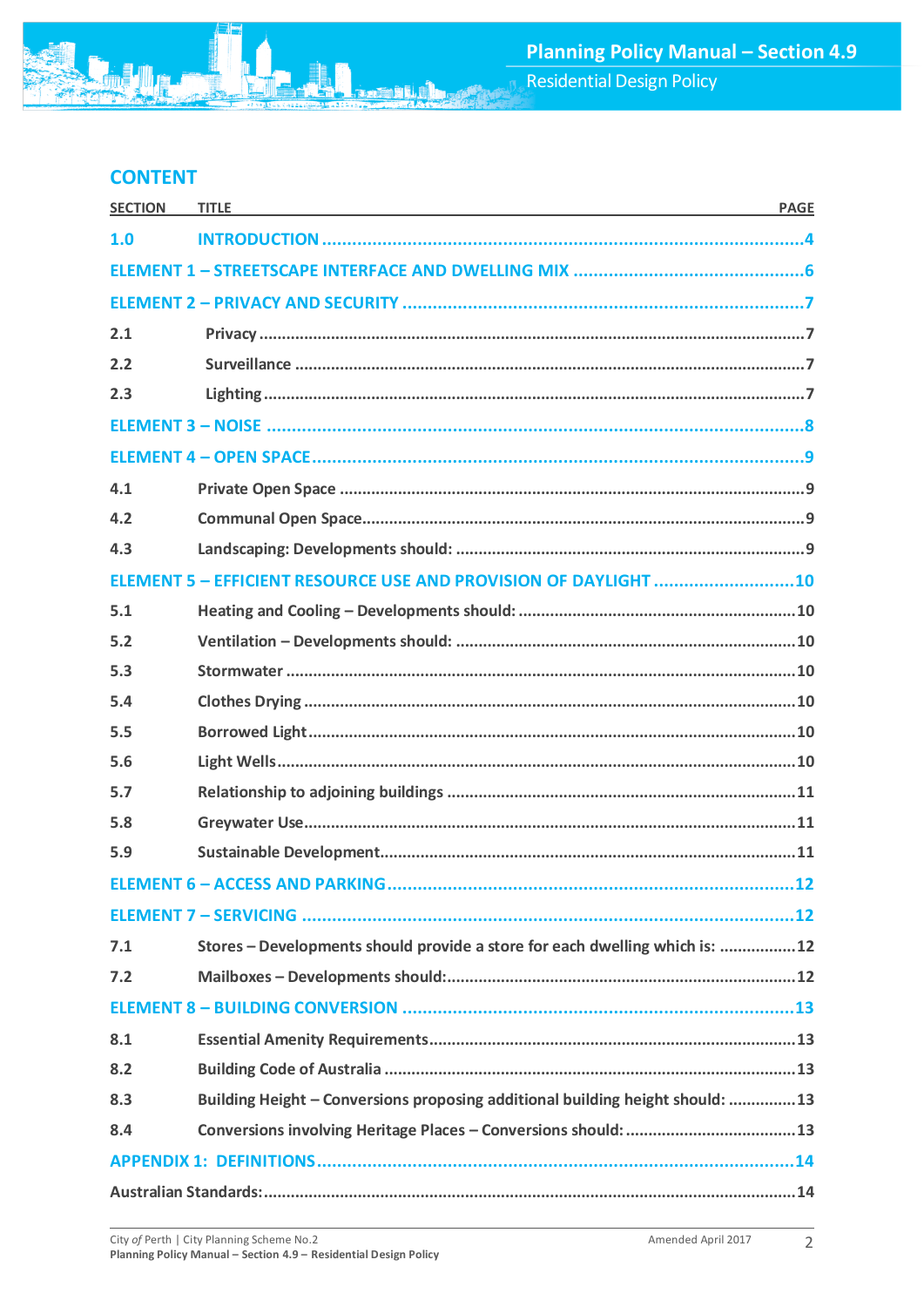Residential Design Policy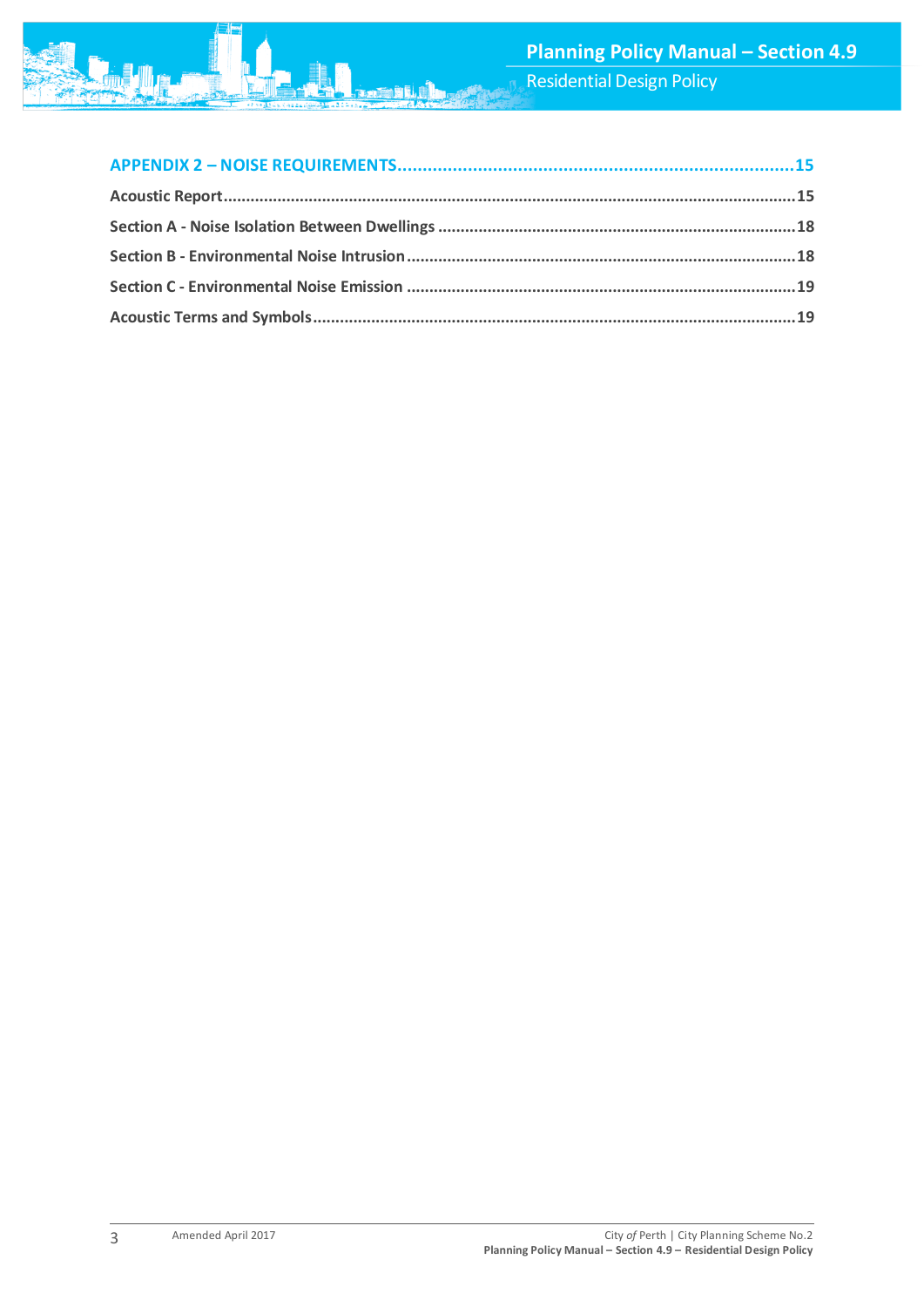# <span id="page-4-0"></span>**1.0 INTRODUCTION**

**Living in the City of Perth is different to living in any other area of Western Australia.**

As the capital city and state centre of retail, office, entertainment, cultural and government activities, the city offers lifestyle opportunities unlike anywhere else. This difference, coupled with higher land prices, results in a different form of residential development. Housing in the city is generally at a greater density and within close proximity to a larger variety of activities. Residents are often more willing to trade private open space for higher quality public space and access to facilities, while noise may be more of an issue. There is a larger range and frequency of public transport options, with more diverse issues regarding car parking and access. In addition, the recycling of existing non-residential buildings to residential uses occurs more frequently in the inner city, with the associated challenges of adapting these buildings for housing.

## **2.0 POLICY AREA**

This policy applies to all residential development within the Scheme Area of the city, with the exception of the areas covered by the Goderich Street, Mount Street and Terrace Road Design Policies and the residential area of Crawley, where, for the purposes of this policy, only Elements 3, 5, 7, 8 and appendices shall apply.

If a provision of this policy is inconsistent with a provision in one of the above mentioned design policies, the former is to prevail to the extent of that inconsistency.

#### *NOTE: 1. Clause 61 of the Deemed Provisions exempts certain residential development from the need to acquire development approval.*

## **3.0 INTERPRETATION AND USE**

This policy has been produced to manage residential development. Provisions for all developments in the city are provided in the City of Perth City Planning Scheme No. 2 (CPS2); this policy sets out the specific considerations for residential design and should be used in conjunction with other Scheme documents including the precinct plans and other relevant policies. This policy generally takes a performance approach and encourages designers to find innovative and site specific ways to meet planning principles. In some instances distinct standards are set in order to manage issues which particularly impact upon the quality of inner city living.

Each element of the policy is provided with an objective (text in bold); compliance with which will ensure compliance with the guiding principles of the policy. Guidelines for each element provide direction into how these objectives can be satisfied.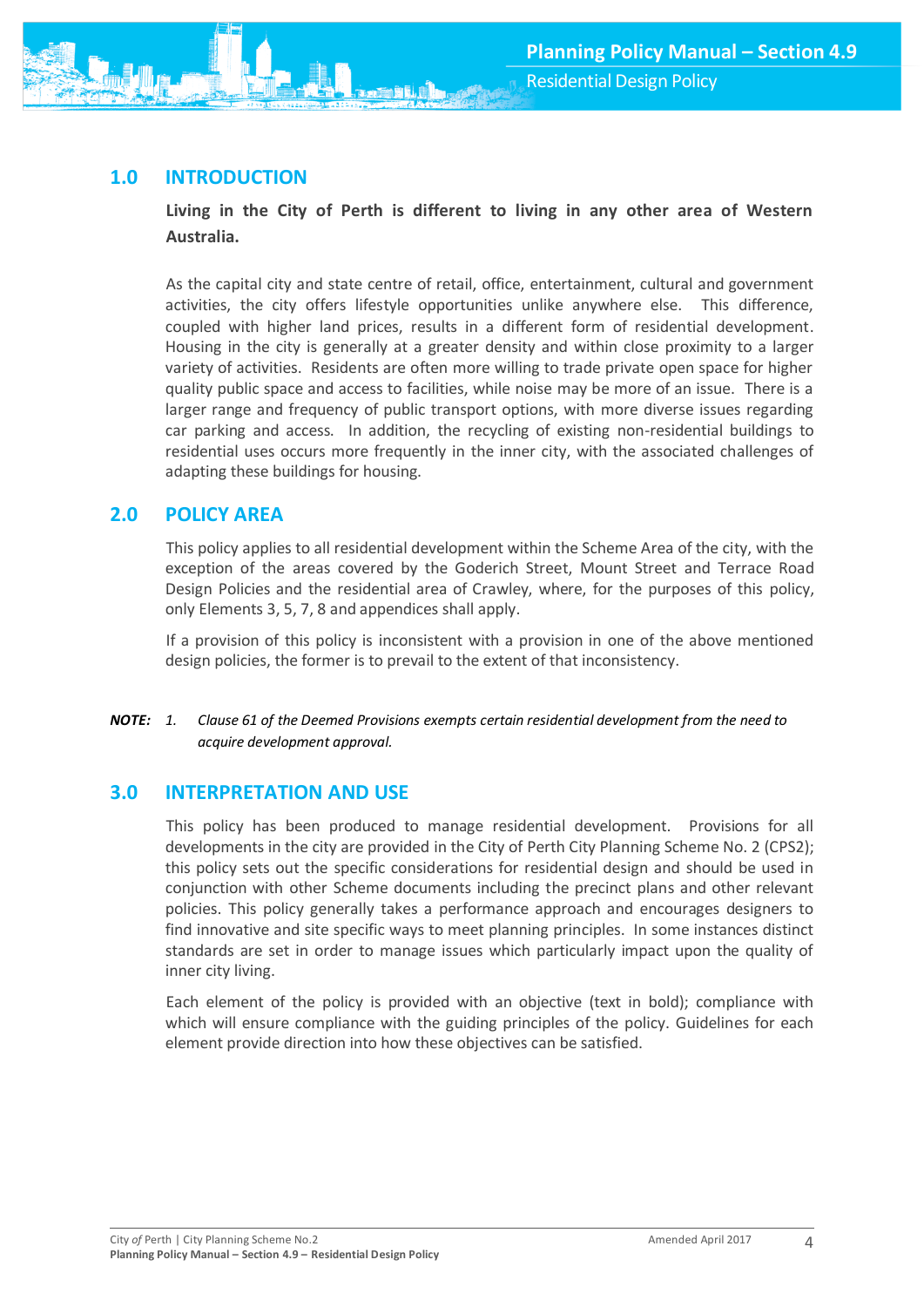

In creating this policy, the objectives for each element were developed with reference to the following guiding principles:

- **Design for Excellence:** Designs that respond to the wider context of the site and find innovative design solutions.
- **Design for Identity:** Designs that give clear identity to individual dwellings, whole buildings and local areas.
- **Design for Flexibility:** Designs that make the most of the existing urban fabric, conserve and adapt existing buildings, and encourage versatility of layout.
- **Design for the Environment:** Designs that creatively respond to the local and global environment in siting, choice of materials and minimising use of energy and water.
- **Design for Diversity:** Designs that help provide for a wide range of people to live in the inner city.
- **Design for Utility:** Designs that provide appropriate spaces and facilities to meet the everyday needs of residents.
- **Design for Neighbourhood:** Designs that contribute to street activity and a secure and friendly neighbourhood.
- **Design for the City:** Designs that take into account existing activities in the surrounding city area.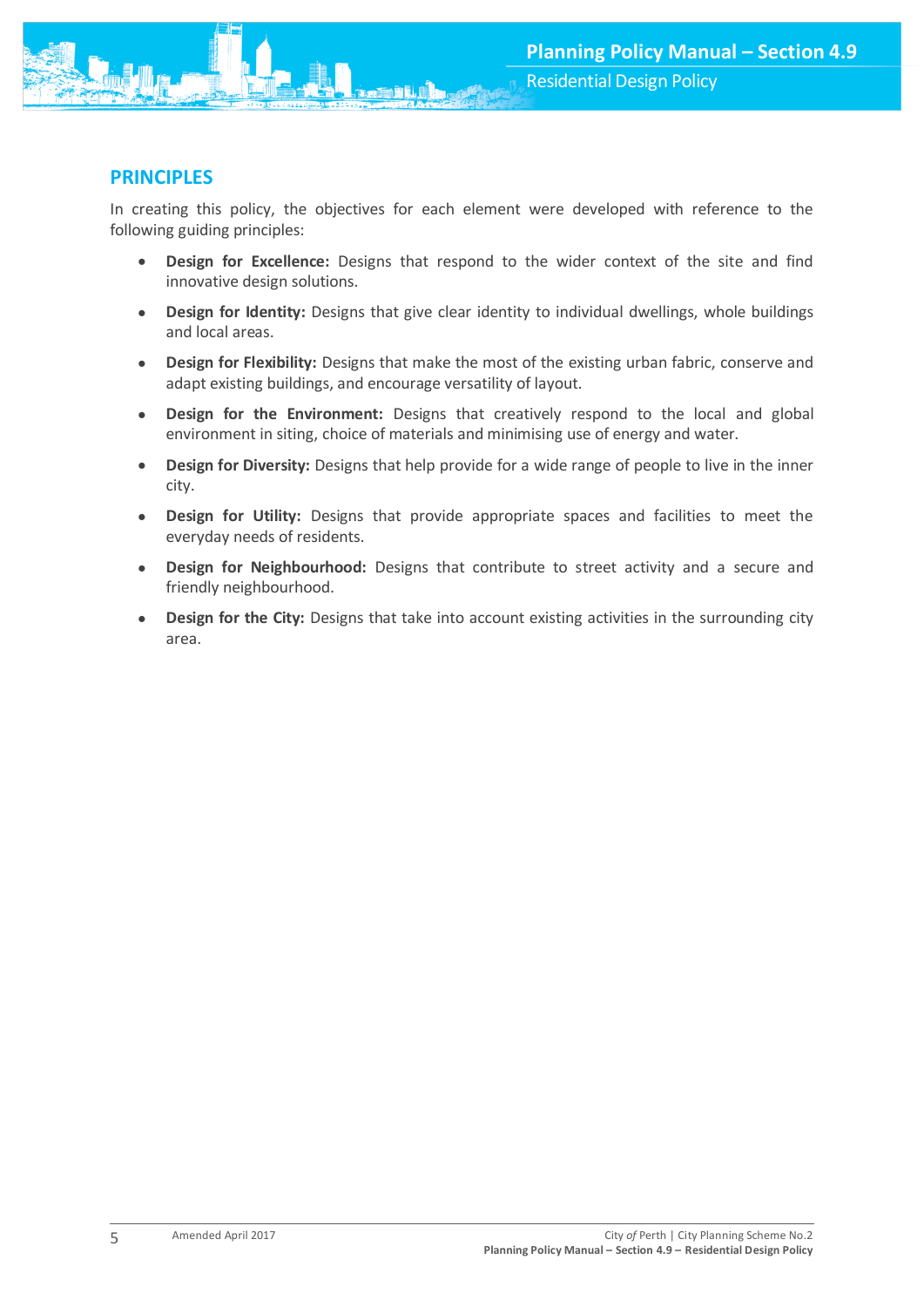<span id="page-6-0"></span>

*Residential development interacts positively with the existing streetscape and provides interest and variety by incorporating innovative and contemporary designs whilst providing a range of dwelling types to promote a diverse population.*

- Refer to the City Development Design Guidelines for provisions relating to articulation, building design and relationship to the street.
- **1.1 Identity** Individual dwellings and individual and communal entry ways should be clearly defined and able to be identified from the street.
- **1.2 Size and Diversity of Dwellings** Developments should provide a range of dwelling sizes and types to increase the number of people that can afford to live in the city and to add diversity to the city centre population. Innovative design solutions are encouraged to provide a range of dwelling types that offer high quality, useable living spaces. In this regard, the following minimum floor areas are recommended:

| Studio:          | 40sam | 2 bedrooms: 70sqm   |  |
|------------------|-------|---------------------|--|
| 1 bedroom: 50sqm |       | 3+ bedrooms: 100sqm |  |

*NOTE: 1. The calculation of floor area is the net floor area and is exclusive of balconies. Storage areas within dwellings are included as part of the calculation.*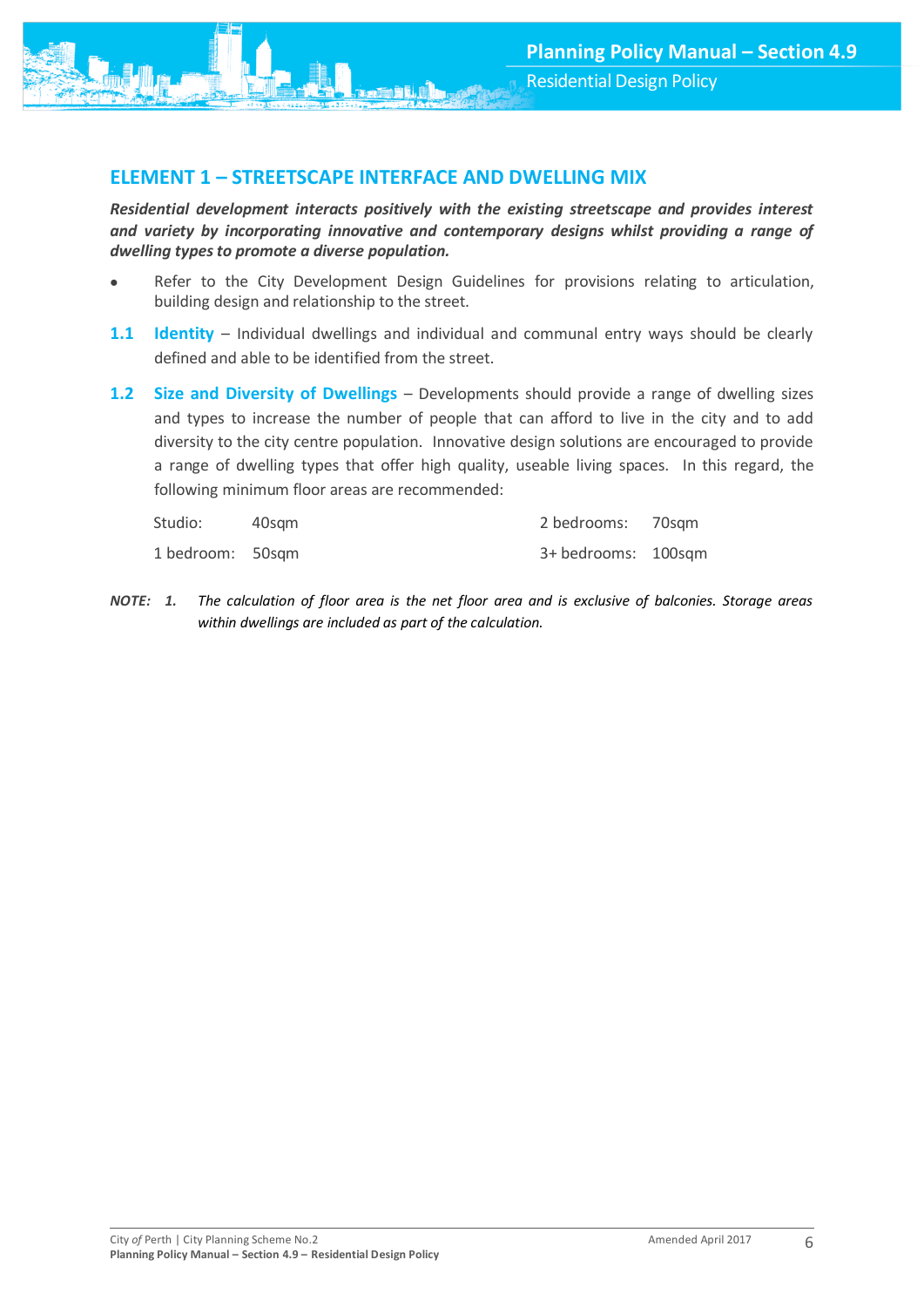<span id="page-7-0"></span>

*Residential development is designed to maximise actual and perceived level of safety for residents and visitors, while also achieving an adequate level of visual privacy to all dwellings given the intensive nature of development in the city.*

#### <span id="page-7-1"></span>**2.1 Privacy**

While acknowledging that total protection from overlooking is unlikely in an inner city context, developments should be designed to optimise visual privacy to all dwellings and private spaces by considering:

- the layout of dwellings within the site;
- the placement of windows and balconies in adjoining developments;
- the placement of windows and balconies to dwellings within the development with consideration given to screening and sill heights; and
- the location of private open space, particularly within the site.

## <span id="page-7-2"></span>**2.2 Surveillance**

#### Developments should be designed with:

- at least one habitable room per dwelling overlooking public or communal open space; and
- front doors and lobby entrances facing the street or within clear view of adjacent dwellings.

## <span id="page-7-3"></span>**2.3 Lighting**

#### Appropriate lighting should be provided to:

- internal and external access ways;
- communal entry ways and lobbies, including security entries;
- dwelling entries;
- open spaces and setback areas; and
- parking areas.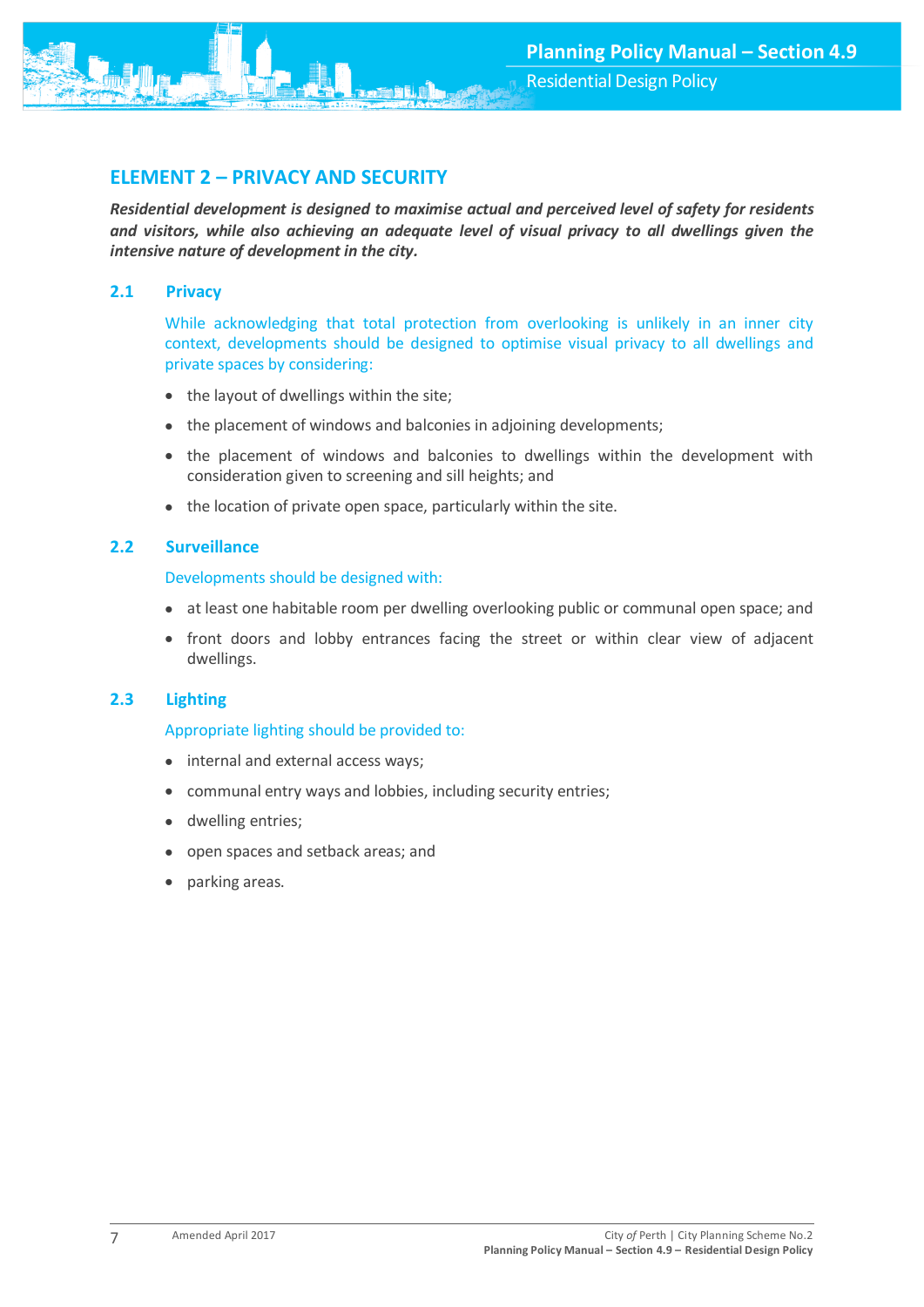

# <span id="page-8-0"></span>**ELEMENT 3 – NOISE**

*Residential developments deliver an appropriate level of amenity for residents by attenuating noise between dwellings, other building uses and activities, external noise sources, and from mechanical plant and equipment.*

Developments should:

- be designed to respond to their location in relation to busy transportation systems (main roads, bus routes, rail lines, waterways and helipads), commercial and entertainment precinct/venues, or any other noise sources, by utilising design/construction methods to reduce any associated adverse impacts.
- These methods include:
	- designing the building to locate the windows of sleeping and other sensitive areas away from external noise sources where possible;
	- o using appropriate building materials and design methods to minimise the impact of any excessive external noise sources;
- separate parking areas, vehicle access ways and service areas from the sleeping and other noise sensitive areas of dwellings;
- ensure the mechanical plant and equipment is selected, located and treated so as to minimise noise emission and nuisance in accordance with the relevant standards and regulations;
- use appropriate fresh air intake air conditioning systems where necessary to maintain adequate indoor noise levels;
- consider the layout of dwellings so that quiet areas are located away from the noise sources of adjoining dwellings and other external high noise sources; and
- ensure the construction and materials of walls and floors between dwellings and/or uses minimises noise transfer between dwellings or tenancies to the relevant standards and criteria.

In order to appropriately address the above criteria, an acoustic report will be required to be submitted with all development applications, to be approved by the local government. The report must be prepared by an accredited acoustic consultant and must verify that the development will achieve compliance with the standards specified in Appendix 2, and is in accordance with the acoustic report requirements of the local government. On completion of the building construction a test or inspection report shall be submitted verifying that the building complies with the requirements.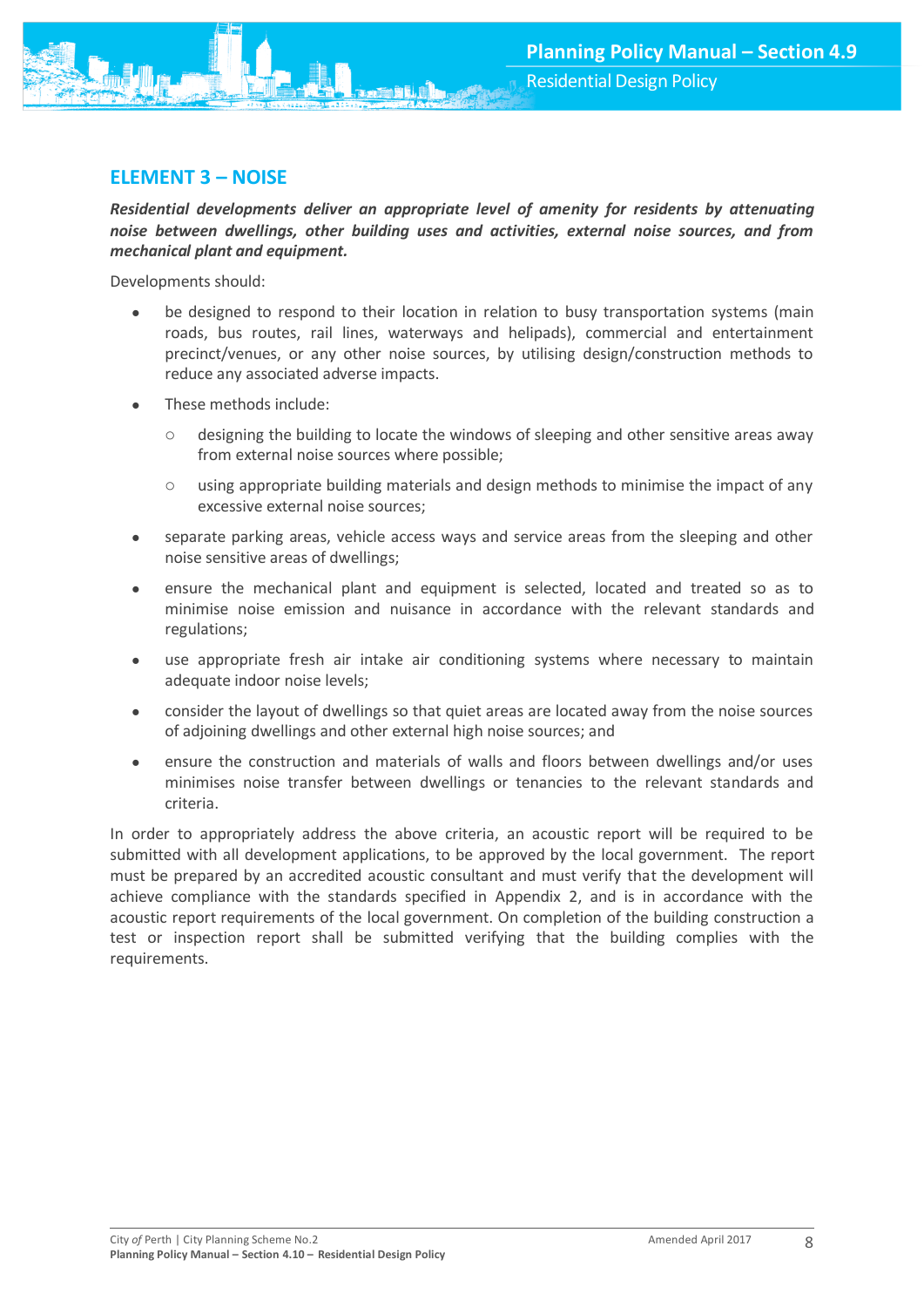<span id="page-9-0"></span>

*Residential development incorporates open spaces which are functional, comfortable, and accessible.*

#### <span id="page-9-1"></span>**4.1 Private Open Space**

Private open space should be provided for each dwelling which:

- is of a useable size (10m<sup>2</sup>) and dimensions (**Note:** 2 metres is considered a useable dimension);
- is directly accessible from an active habitable room;
- receives adequate levels of natural light and air;
- provides appropriate weather protection; and
- where possible, is screened from the view of adjacent properties.

#### <span id="page-9-2"></span>**4.2 Communal Open Space**

Where communal open space is provided, consideration should be given to the security, comfort and usability of the space and the facilities provided within the space.

<span id="page-9-3"></span>*Note:* 1 *Refer to City Development Design Guidelines for more detailed information on security.*

#### **4.3 Landscaping: Developments should:**

- provide 'in-ground' landscaping where possible;
- provide adequate on-site drainage of water;
- incorporate the retention of any significant vegetation;
- avoid large areas of hard paving;
- promote landscaping that is appropriate to the site;
- incorporate water efficient reticulation systems;
- avoid the use of vegetation that would create obstructions to surveillance;
- consider the environmental benefits of providing a roof garden; and
- ensure ongoing maintenance of landscaped areas.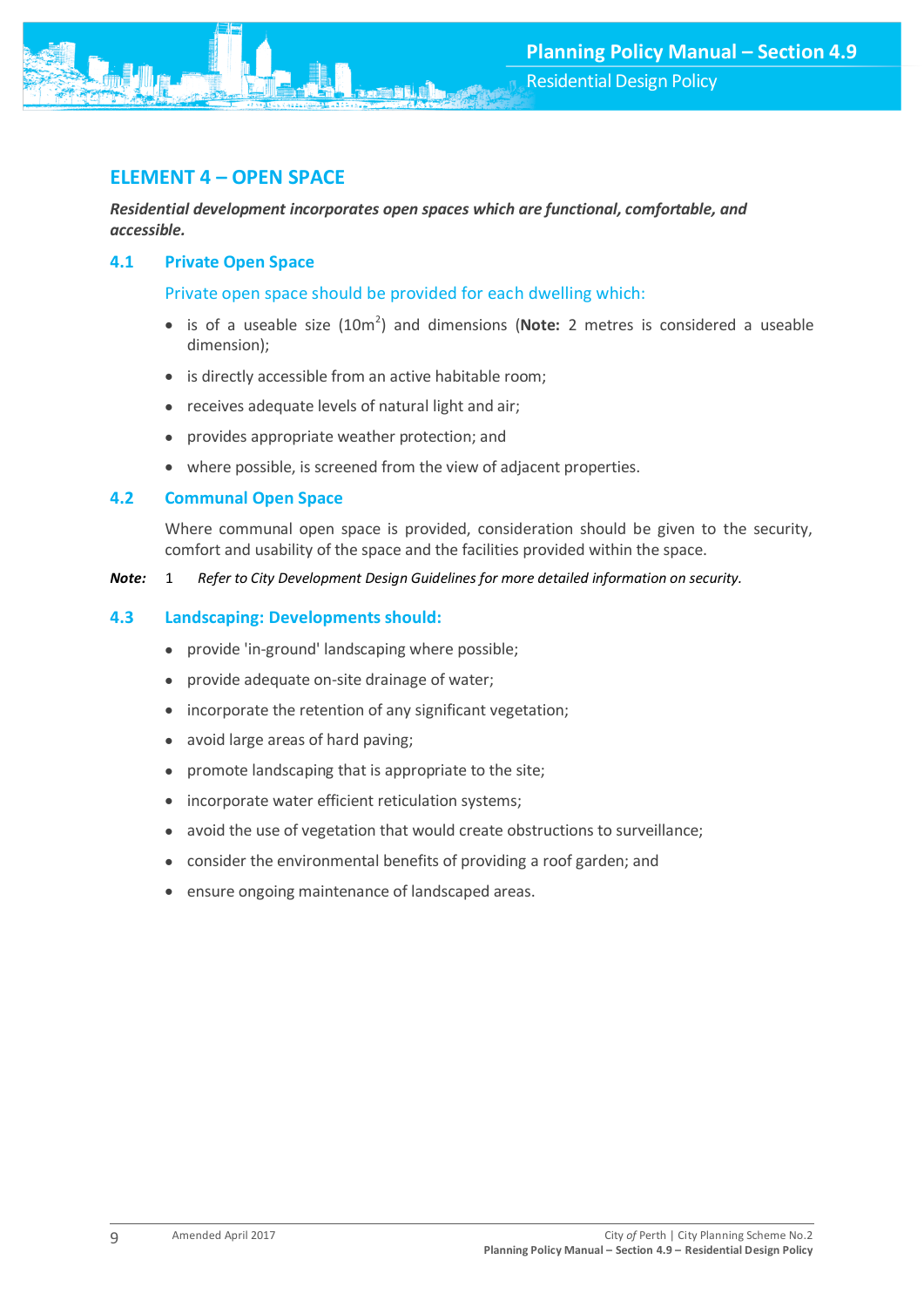# <span id="page-10-0"></span>**ELEMENT 5 – EFFICIENT RESOURCE USE AND PROVISION OF DAYLIGHT**

*Residential development incorporates environmentally sensitive design principles and ensures adequate natural light and ventilation to all dwellings.*

- Refer to the City Development Design Guidelines for provisions relating to energy efficient design.
- <span id="page-10-1"></span>**5.1 Heating and Cooling** – Developments should:
	- be designed with a northern orientation and where possible provide living areas with north facing windows;
	- limit the heat loading effect of the sun by minimising large areas of glass on the western face of the building; and
	- ensure maximum solar access to solar water heating appliances and those of neighbouring properties.
- <span id="page-10-2"></span>**5.2 Ventilation** – Developments should:
	- maximise the number of windows that can be opened; and
	- where possible, incorporate cross ventilation within dwellings.

#### <span id="page-10-3"></span>**5.3 Stormwater**

Stormwater discharge should be minimised by directing water to landscaping or permeable surfaces. Where appropriate, stormwater should be collected, stored and reused for irrigation.

#### <span id="page-10-4"></span>**5.4 Clothes Drying**

Clotheslines should be located to maximise access to sunlight and breezes without being in the public view.

## <span id="page-10-5"></span>**5.5 Borrowed Light**

Direct natural lighting shall be provided to all living, dining and sleeping areas of each residence in excess of BCA standards. However, where reliance on borrowed light is demonstrated to be unavoidable, as may be the case with some building conversions, only non-habitable rooms, studies and kitchens may be designed with access to borrowed light, with such internal layouts utilising innovative design approaches and elements such as moveable and/or translucent internal walls and reflected light.

#### <span id="page-10-6"></span>**5.6 Light Wells**

Indirect natural light should be provided to the building core through the use of light wells. Developments should:

 Provide light wells consistent with the minimum sizes specified in the following table:

| Height of Light Well (a) | Minimum Horizontal Dimension of Light Well (b) |
|--------------------------|------------------------------------------------|
| Up to 18 metres          | 6 metres                                       |
| $18m - 45m$ (15 storeys) | 8 metres                                       |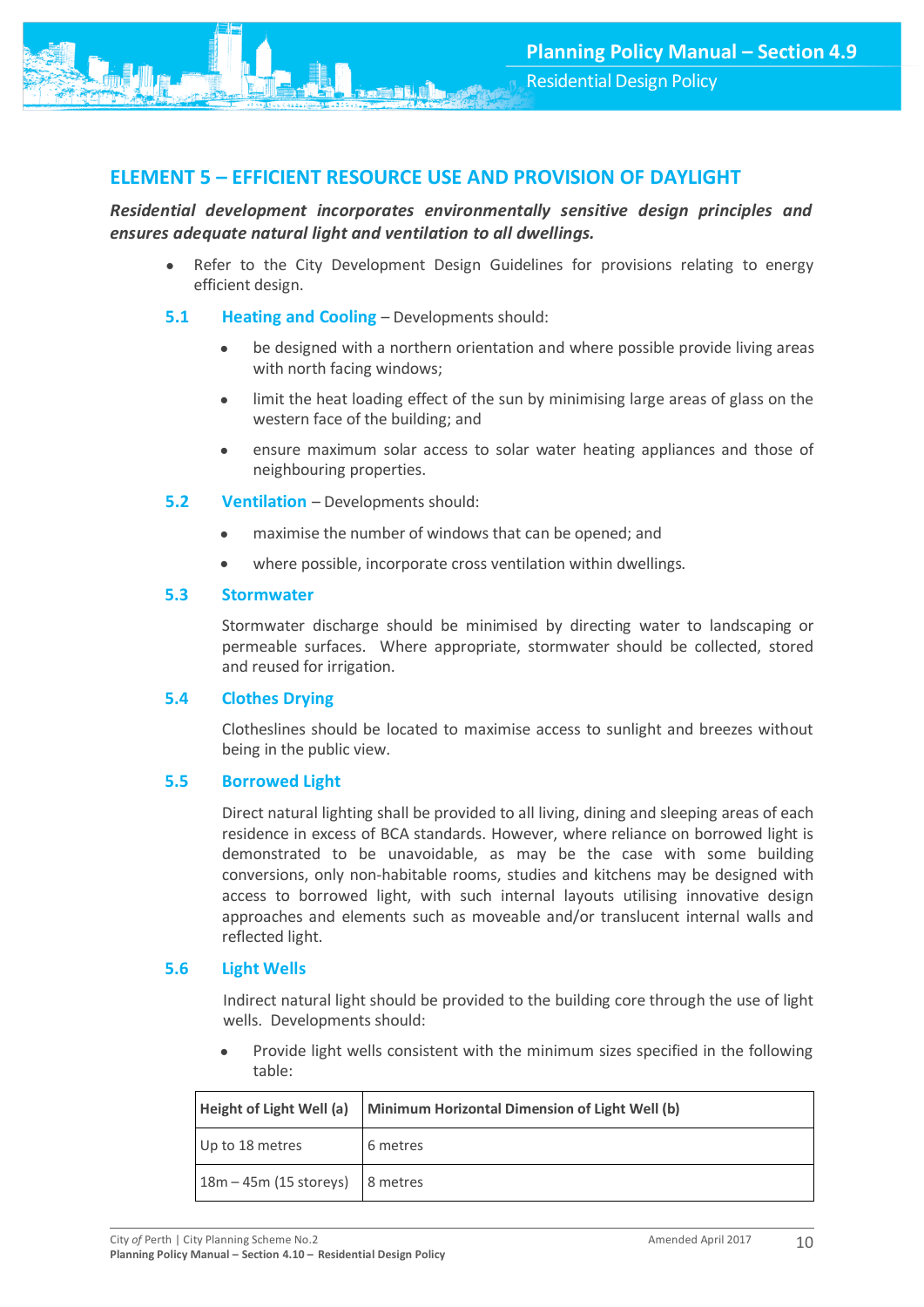

Residential Design Policy

- avoid locating building or dwelling services such as air conditioner condenser units in light wells;
- locate and design light wells to provide for natural ventilation; and
- consider the location and floor layout of dwellings around a light well in terms of noise transfer and visual privacy.





#### <span id="page-11-0"></span>**5.7 Relationship to adjoining buildings**

The proximity of buildings to each other affects the amenity of spaces inside the building, the quality of space between buildings, visual and acoustic privacy and solar access to private and shared open spaces. Appropriate separation between buildings to maximise light, air and outlook, while meeting precinct objectives is required. Buildings should be setback from side and rear lot boundaries in accordance with the Building Heights and Setback Policy.

#### <span id="page-11-1"></span>**5.8 Greywater Use**

The recycling and reuse of greywater in developments is encouraged. Refer to the Department of Health's Code of Practice for the Reuse of Greywater in Western Australia for further information.

#### <span id="page-11-2"></span>**5.9 Sustainable Development**

Residential development that is consistent with the efficient use of energy and resources, and the minimisation of greenhouse gas emissions is encouraged. Further information on incorporating energy efficient design principles can be found in the City Development Design Guidelines.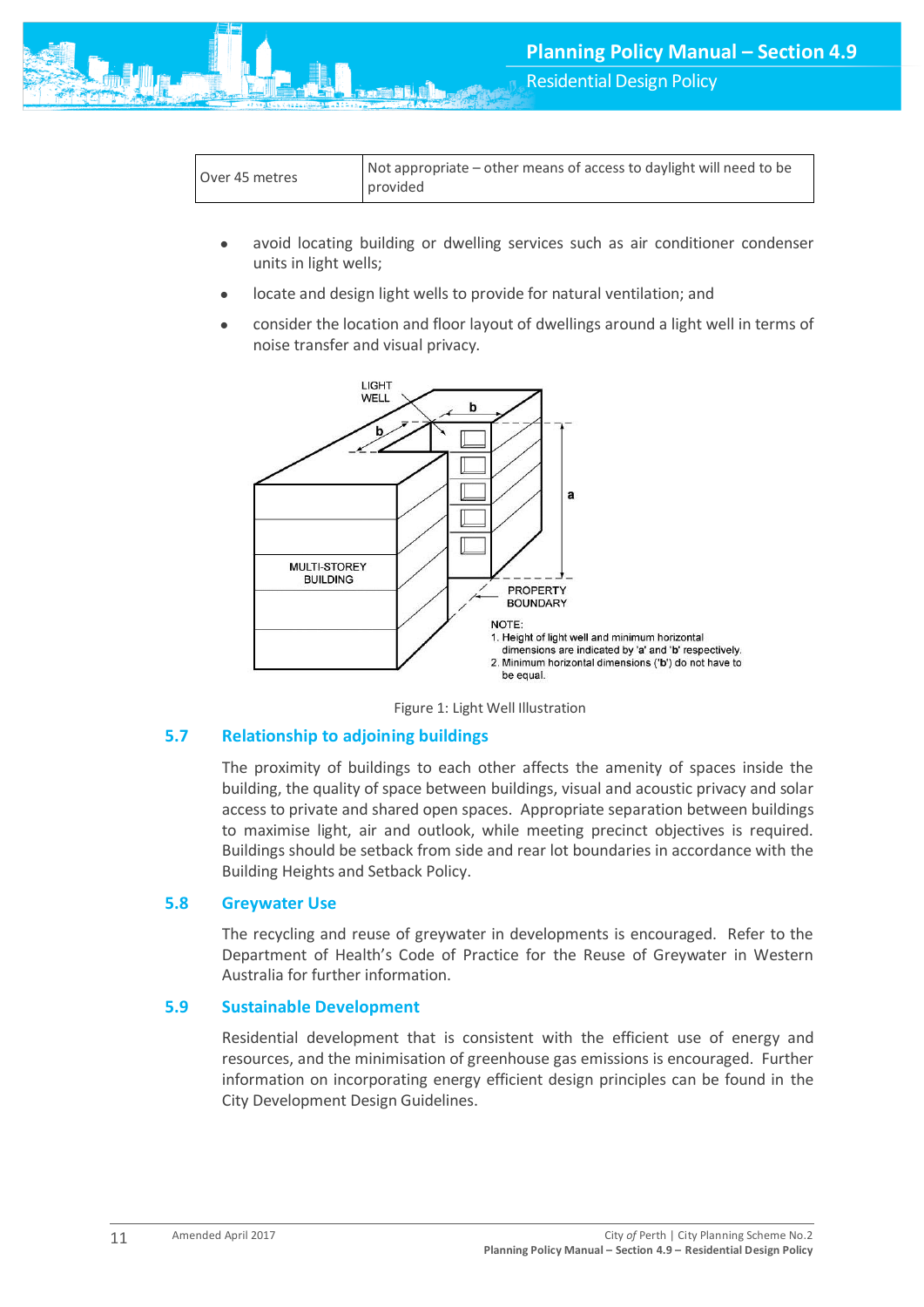<span id="page-12-0"></span>

## *Residential developments are provided with secure, convenient and accessible vehicle and bicycle parking facilities.*

- Refer to the City Development Design Guidelines for universal access requirements.
- Refer to the Parking Policy for parking requirements.
- Refer to the Bicycle and End of Journey Facilities Policy for bicycle parking requirements.

# <span id="page-12-1"></span>**ELEMENT 7 – SERVICING**

#### *Residential developments are provided with secure, accessible and useable storage, waste and mail facilities.*

## <span id="page-12-2"></span>**7.1 Stores – Developments should provide a store for each dwelling which is:**

- of size and dimensions at least capable of storing a bicycle (refer to Policy 5.4 Bicycle and end of journey facilities for bicycle parking requirements), unless separate secure bicycle parking facilities are provided;
- secure and accessible to users; and
- located preferably in a basement or underground parking area.

## <span id="page-12-3"></span>**7.2 Mailboxes – Developments should:**

- provide mailboxes within easy access to building entrances;
- provide adequate lighting of the area around the mailboxes;
- provide a single consolidated area for all mailboxes, particularly for multiple dwellings;
- ensure that mailboxes are lockable; and
- provide weather protection for mailboxes.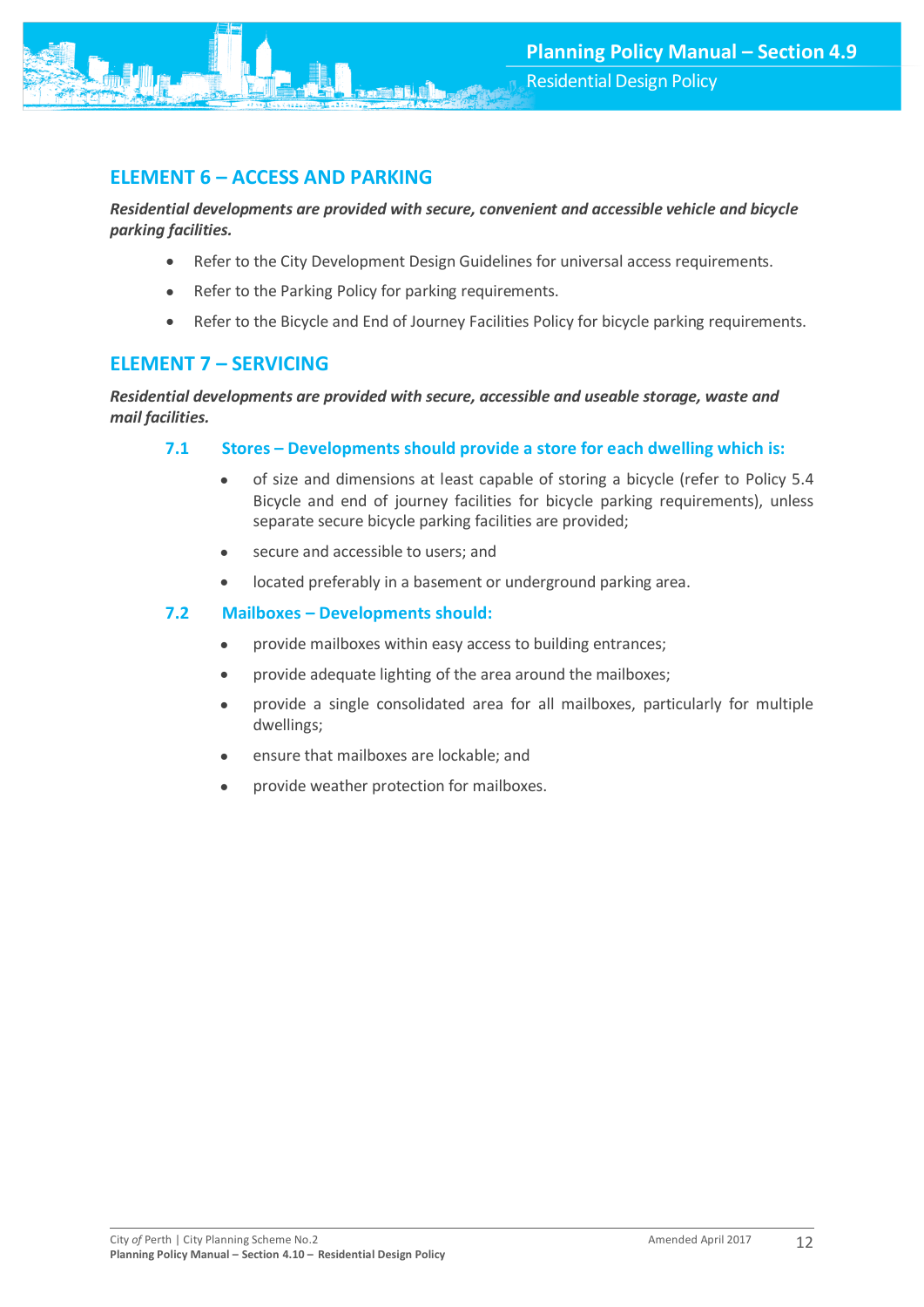

# <span id="page-13-0"></span>**ELEMENT 8 – BUILDING CONVERSION**

*Residential conversions provide a similar level of amenity as new residential developments, with consideration given to the constraints that are placed on a development when it involves reusing a building of heritage or streetscape significance.*

## <span id="page-13-1"></span>**8.1 Essential Amenity Requirements**

To determine whether a building is suitable for conversion, at a minimum, the requirements of elements 3, 5, and 6 of this Policy must be capable of being satisfied.

#### <span id="page-13-2"></span>**8.2 Building Code of Australia**

Applications involving the conversion of an existing building should satisfy the requirements of the Building Code of Australia (BCA). The local government may support variations to the acceptable construction standards of the BCA in matters of health, amenity and safety for development involving conversion of a place of cultural heritage significance, subject to compliance with the relevant performance requirements.

#### <span id="page-13-3"></span>**8.3 Building Height** – Conversions proposing additional building height should:

- respect the cultural heritage significance of the building, or the significance of the heritage area if it is located within one;
- be integrated with the existing building in a manner satisfactory to the local government; and
- have no negative impact on adjoining properties or the streetscape.

## <span id="page-13-4"></span>**8.4 Conversions involving Heritage Places** – Conversions should:

- respect the cultural heritage significance of the existing building and comply with the principles of the Australian ICOMOS Burra Charter;
- be accompanied by a detailed heritage assessment or a conservation plan prepared by a recognised heritage architect or consultant, to identify the heritage values and significant fabric of a building;
- include the retention of the significant heritage fabric of a building; and
- comply with the provisions of the Residential Design Policy, except where compliance will impact on significant heritage fabric.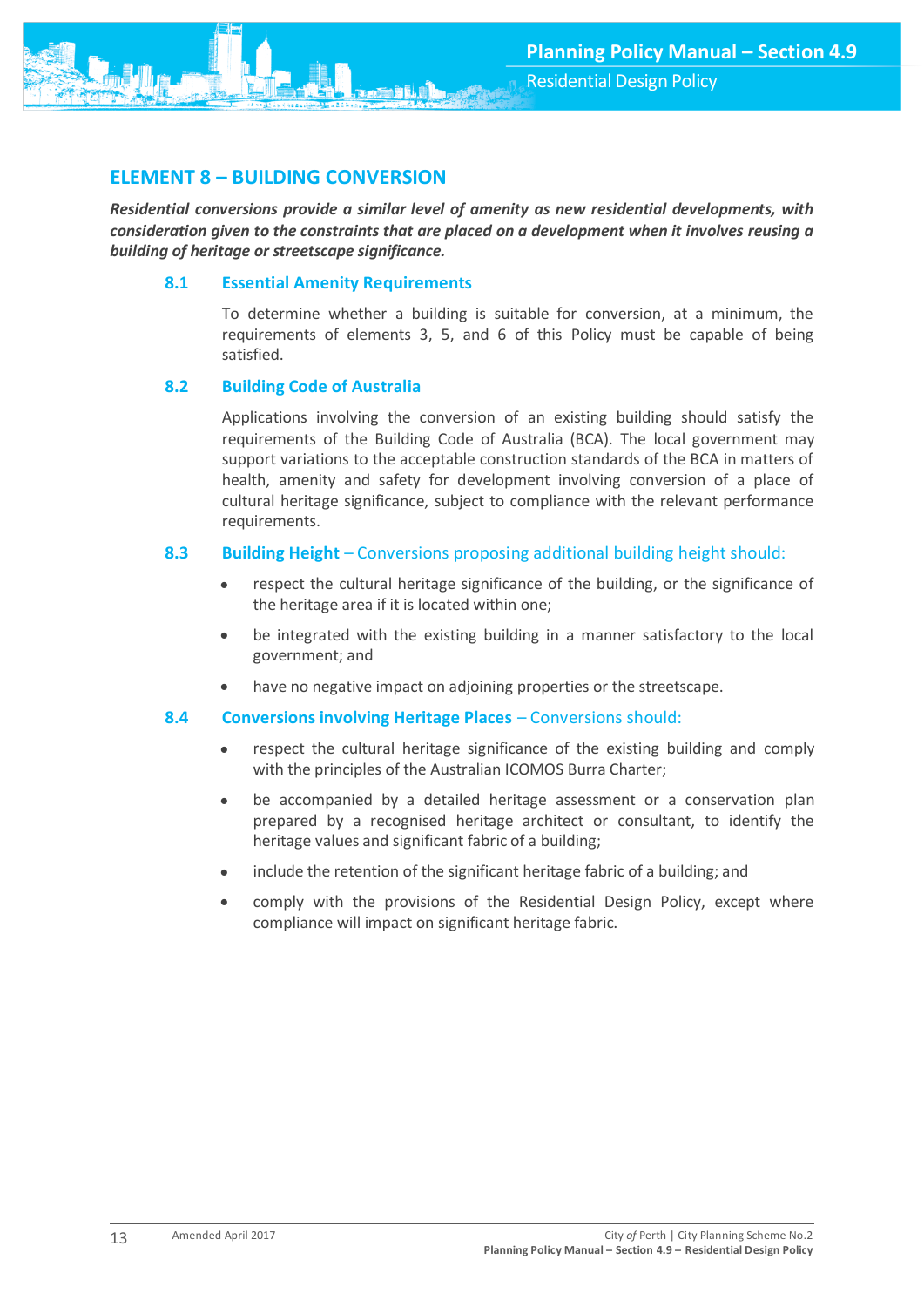

# <span id="page-14-0"></span>**APPENDIX 1: DEFINITIONS**

In general, definitions are in accordance with Schedule 4 of the City Planning Scheme No. 2.

The following definitions specific to residential design also apply.

## <span id="page-14-1"></span>**Australian Standards:**

- **AS/NZS 1668.2:2002:** The use of ventilation and air conditioning in buildings Ventilation design for indoor air contaminant control.
- **AS/NZS 1680.2:**1993-2006: Interior lighting.
- **AS/NZS 2107:2000:** Acoustics Recommended design sound levels and reverberation times for building interiors.
- **AS/NZS 2890.1:** Parking facilities: Off-street car parking.
- **AS/NZS 2890.2:** Off-street parking: Commercial vehicles.
- **AS/NZS 2890.3:** Parking facilities: Bicycle Parking Facilities.

**Austroads Part 11** – Guide to Traffic Engineering Practice Part 11: Parking.

**Austroads Part 12** – Guide to Traffic Engineering Practice Part 12: Pedestrians.

**Austroads Part 14** – Guide to Traffic Engineering Practice Part 14: Bicycles.

| Communal Open Space -   | Open space set aside for the recreational use of the<br>occupants of a multiple dwelling, not including driveways<br>or car parking areas.                                                                                                                                                                                                                                                                                                                                                                                                                                        |
|-------------------------|-----------------------------------------------------------------------------------------------------------------------------------------------------------------------------------------------------------------------------------------------------------------------------------------------------------------------------------------------------------------------------------------------------------------------------------------------------------------------------------------------------------------------------------------------------------------------------------|
| Habitable room -        | A room used for domestic activities that includes a<br>bedroom, living room, lounge room, music room, sitting<br>room, television room, kitchen, dining room, sewing<br>room, study, playroom, sunroom, gymnasium, fully<br>enclosed swimming pool or patio, but excludes a<br>bathroom, laundry, water closet, food storage pantry,<br>walk-in wardrobe, corridor, hallway, lobby, photographic<br>darkroom, clothes drying room, veranda, unenclosed<br>swimming pool, patio or other space of a specialised<br>nature occupied neither frequently nor for extended<br>periods. |
| <b>Primary Street -</b> | The sole or principal public road that provides access to a<br>site.                                                                                                                                                                                                                                                                                                                                                                                                                                                                                                              |
| Private Open Space -    | Open space set aside for the exclusive use of the<br>occupants of the dwelling to which it abuts, excluding car<br>parking spaces and access ways.                                                                                                                                                                                                                                                                                                                                                                                                                                |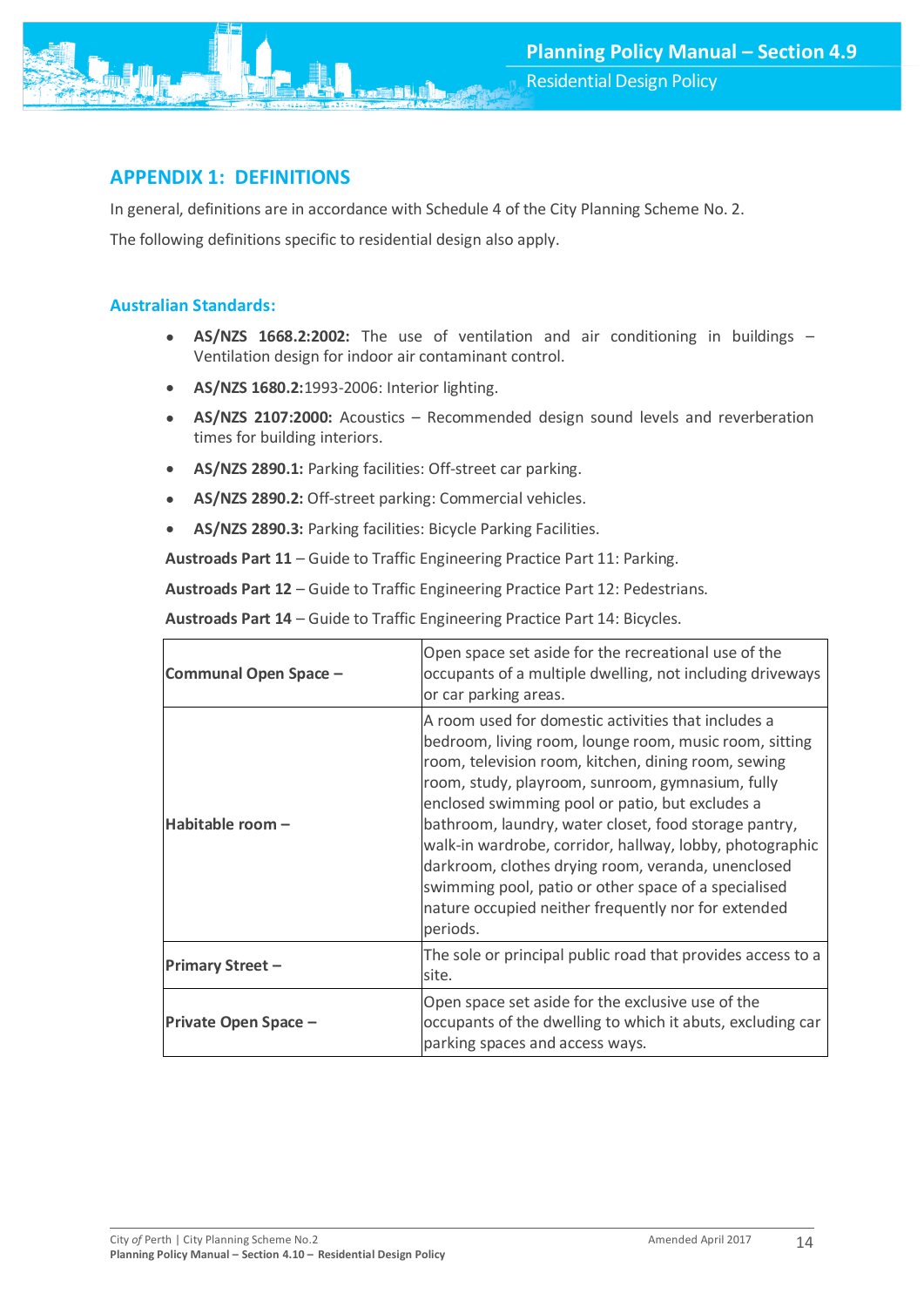# <span id="page-15-0"></span>**APPENDIX 2 – NOISE REQUIREMENTS**

## <span id="page-15-1"></span>**Acoustic Report**

## **A. Objective**

An acoustic report shall demonstrate how the proposed development has been acoustically assessed and designed for the purpose of minimising the effects of noise intrusion and/or noise emissions.

#### **B. Requirements**

The acoustic report will address the below standards as set out in Sections A to C, and the report shall:

- 1. be prepared by an acoustical consultant with relevant qualifications and experience equivalent to those required for admission as a Member of the Australian Acoustical Society (to the satisfaction of the local government);
- 2. be lodged during the development application stage; and
- 3. to the satisfaction of the local government, address all matters that are required to demonstrate that the 'objective' has been achieved including:
	- (i) for developments that may receive noise (noise intrusion):
		- the identification of all environmental noise sources;
		- the measurement of all identified noise sources including, adequate sampling to enable the establishment of reliable design noise levels. For example, for traffic noise, measurements at different times such as during peak traffic times and late at night on weekends;
		- the character of the noise source to be adequately described in terms of frequency analysis (minimum of octave bands);
		- the establishment of appropriate interior design sound levels for various areas of occupancy (in accordance with the noise criteria outlined below in Sections A to C;
		- a detailed description of the construction measures that are required to be included, or which have been included, in the proposed development to achieve the noise levels prescribed in the noise criteria outlined below in Sections A to C. Calculations shall be based on octave band noise source data and octave band sound reduction performance for construction elements; and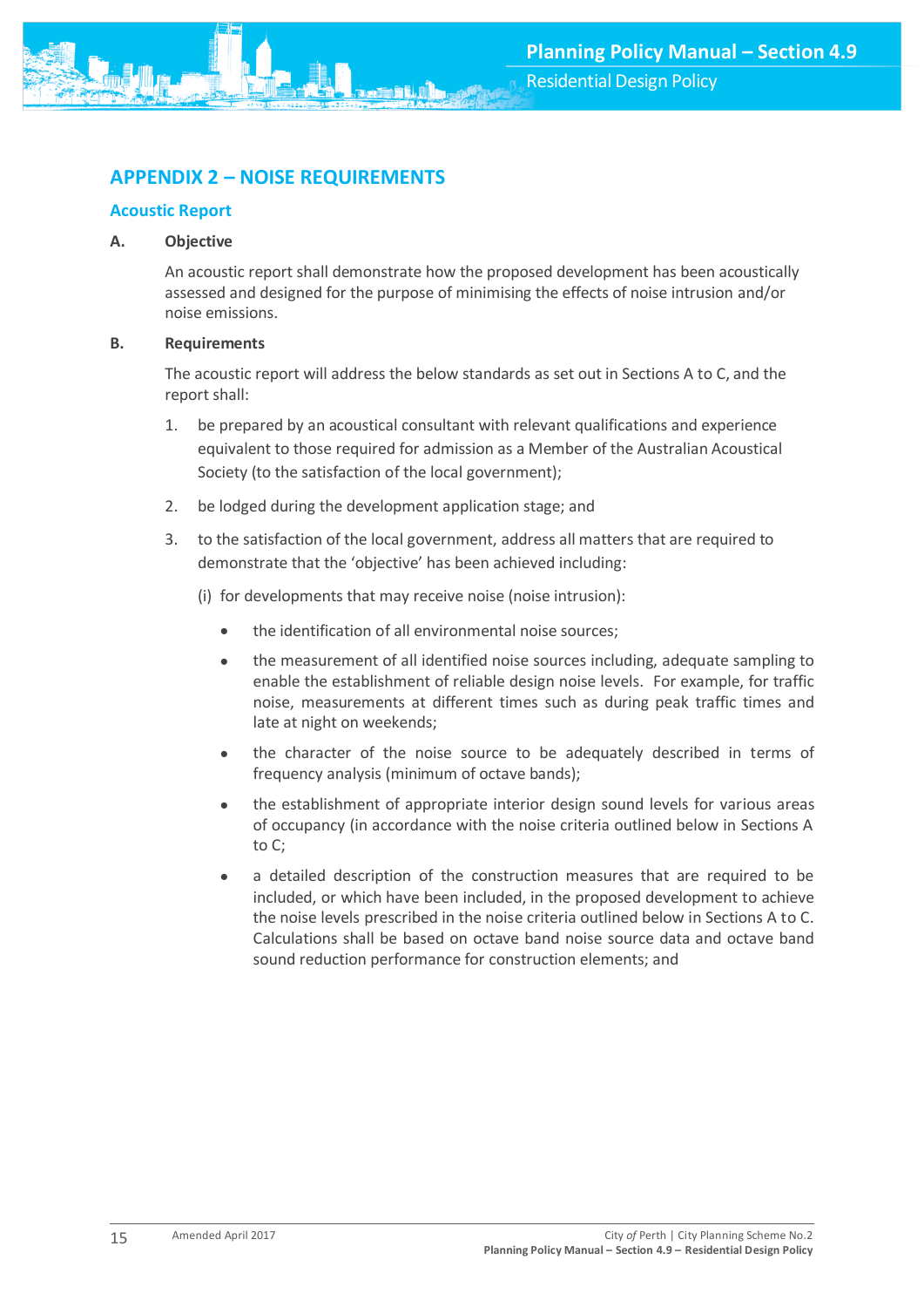- the provision of the following:
	- o date, time and results of measurements;
	- o design noise levels used in assessment;
	- o design sound levels used for internal spaces; and
	- o recommendations for construction; and

(ii) for developments that may emit noise (noise emissions):

- the identification of all noise sources to be addressed, including alfresco areas for lifestyle uses such as cafes, restaurants and hotels;
- determination of noise source levels and character;
- acoustic data to be in octave bands where noise sources are internal;
- the establishment of Assigned Levels for noise sensitive premises in the vicinity in accordance with the Environmental Protection (Noise) Regulations 1997;
- a detailed description of the construction measures that are required to be included, or which have been included, in the proposed development to achieve the noise levels prescribed in the noise criteria outlined below in Sections A to C. Calculations shall be based on octave band noise source data and octave band sound reduction performance for construction elements;
- for commercial premises that have external noise sources, a description of the measures that are required to be included, or which have been included, in the proposed development to comply with the Environmental Protection (Noise) Regulations 1997; and
- the provision of the following:
	- o date, time and results of measurements;
	- o design noise levels used in assessment;
	- o Assigned Levels determined for adjacent areas/noise sensitive premises in the vicinity; and
	- recommendations for construction and noise control.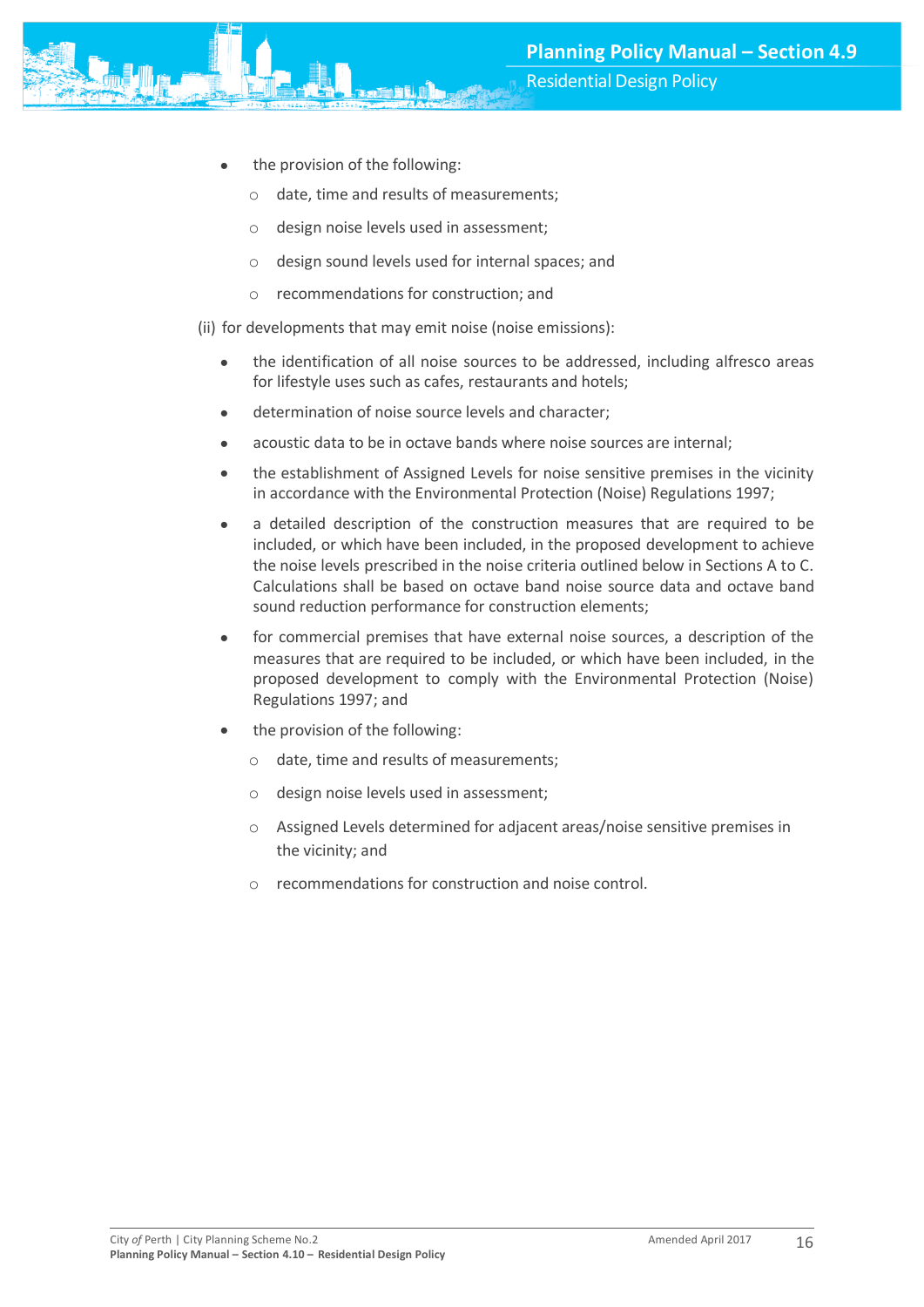- **C. Noise Attenuation Measures**  Noise attenuation measures that may be addressed in the acoustic report and implemented into the construction of the development to achieve the noise criteria outlined below in Sections A to C include:
	- (a) Windows:
		- (i) heavier/thicker glass;
		- (ii) double glazing;
		- (iii) special acoustic requirements for window frames; and
		- (iv)specific acoustic performance requirements Laboratory test data.
	- (b) Walls:
		- (i) stud frame walls may require acoustic upgrading;
		- (ii) acoustic attenuation for exhaust vents through wall; and
		- (iii) specific acoustic requirements for external doors.
	- (c) Roof Ceiling:
		- (i) specific acoustic requirements for sealing roof;
		- (ii) upgrade acoustic performance for ceiling;
		- (iii) closing/sealing of eaves;
		- (iv)insulation of ceiling void; and
		- (v) acoustic attenuation for vents through roof.
	- (d) Mechanical Plant:
		- (i) importance of selecting an appropriate location; and
		- (ii) noise control measures required including barriers and enclosures.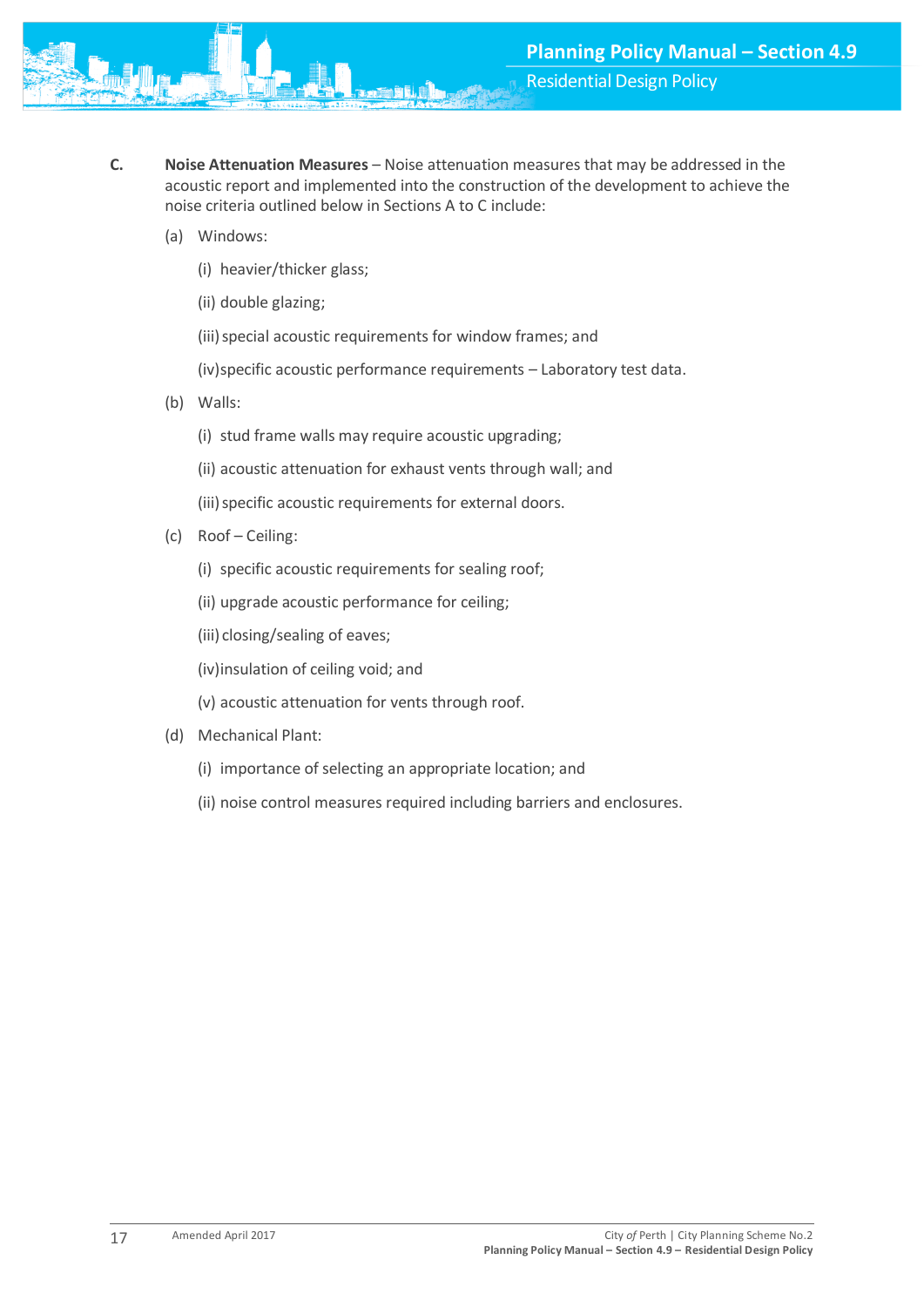<span id="page-18-0"></span>

## Designs that comply with the minimum standards of the Building Code of Australia and:

- a  $R_w + C_{tr}$  of not less than 50dB for a wall separating dwellings or separating a dwelling from another part of the development;
- a discontinuous construction between wet and habitable areas and to all kitchens on walls separating dwellings or separating a dwelling from another part of the development;
- a  $R_w + C_{tr}$  of not less than 50dB for a floor separating dwellings or separating a dwelling from another part of the development;
- a L<sub>n, w</sub> impact rating of not greater than 62dB for a floor separating dwellings or separating a dwelling from another part of the development;
- a  $R_w$  +  $C_{tr}$  of not less than 40dB between habitable rooms and soil, waste and water supply pipes serving more than one dwelling; and
- a  $R_w + C_{tr}$  of not less than 25dB between non-habitable rooms and soil, waste and water supply pipes serving more than one dwelling.

#### <span id="page-18-1"></span>**Section B - Environmental Noise Intrusion**

#### Designs that comply with:

- the design sound levels in the "satisfactory" criteria of AS/NZS 2107:2000, measured with:
	- o the windows closed; and
	- o sleeping areas assessed between 10:00pm and 7:00am;
- *Note: 1. Where it is demonstrated that the "satisfactory" criteria of AS/NZS 2107:2000 is not appropriate to meet, suitable alternative noise standards shall be demonstrated and approved up to the maximum criteria set in AS/NZS 2107:2000.*
	- a maximum noise level ( $L_{Amax}$ ) due to individual noise events not exceeding the equivalent noise level ( $L_{Aeq}$ ) by more than 15dB, measured in accordance with AS/NZS 2107:2000; and
	- where the maximum noise level with windows open for an area up to 5% of the floor area exceeds the satisfactory criteria of AS/NZS 2107:2000 by more then 10dB, the ventilation requirements of AS/NZS 1668:2002 shall be provided.